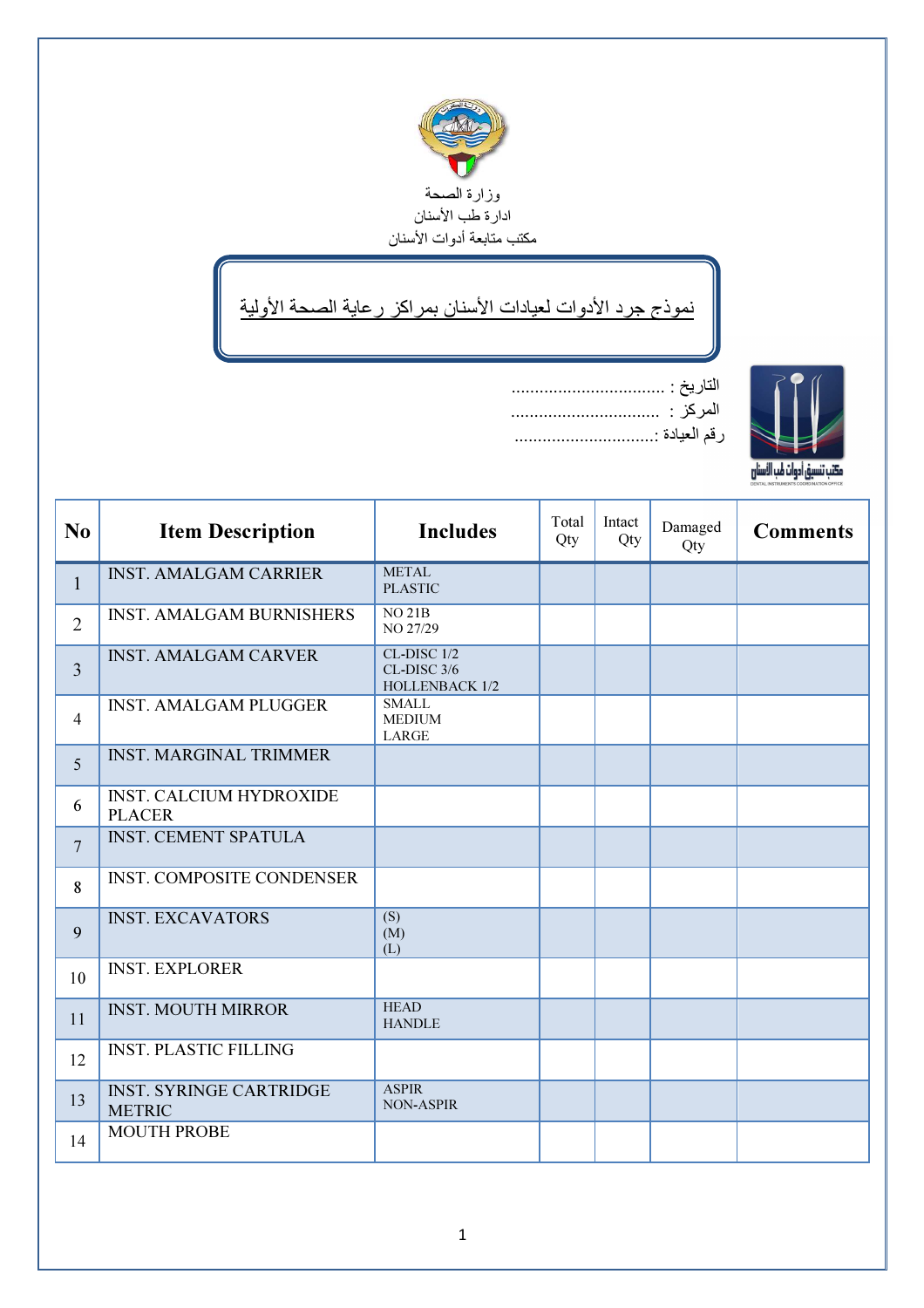| N <sub>0</sub> | <b>Item Description</b>                                        | <b>Includes</b>                                                        | Total<br>Qty | Intact<br>Qty | Damaged<br>Qty | <b>Comments</b> |
|----------------|----------------------------------------------------------------|------------------------------------------------------------------------|--------------|---------------|----------------|-----------------|
| 15             | <b>AUTO MATRIX</b><br><b>TIGHTENING DEVICE</b>                 |                                                                        |              |               |                |                 |
| 16             | <b>AUTO MATRIX CUTTER</b>                                      |                                                                        |              |               |                |                 |
| 17             | <b>INST. TWEEZER</b>                                           | <b>LOCKING</b><br>NON-LOCKING                                          |              |               |                |                 |
| 18             | <b>INST. AMALGAM WELL</b>                                      |                                                                        |              |               |                |                 |
| 19             | <b>O.S. RONGER FORCEPS</b><br><b>BLUMENTHAL</b>                |                                                                        |              |               |                |                 |
| 20             | <b>O.S. BLADE HANDLE</b>                                       |                                                                        |              |               |                |                 |
| 21             | <b>O.S. ELEVATOR APEXO</b>                                     | <b>LEFT</b><br><b>RIGHT</b>                                            |              |               |                |                 |
| 22             | <b>O.S. ELEVATOR ROOT</b><br><b>COUPLAND</b>                   | NO <sub>1</sub><br>NO <sub>2</sub><br>NO <sub>3</sub>                  |              |               |                |                 |
| 23             | O.S. ELEVATOR ROOT CRYER                                       | <b>LEFT</b><br><b>RIGHT</b>                                            |              |               |                |                 |
| 24             | <b>O.S. ELEVATOR ROOT</b><br><b>WARWICK</b>                    | <b>LEFT</b><br><b>RIGHT</b><br><b>STRAIGHT</b>                         |              |               |                |                 |
| 25             | <b>O.S. ARTERY FORCEPS</b>                                     | <b>STRAIGHT</b><br><b>CURVED</b>                                       |              |               |                |                 |
| 26             | <b>O.S. FORCEPS EXTRACTION</b><br>ADULT LOWER POSTERIOR        | <b>CUSPID-BICUSPID</b><br><b>WISDOM</b><br><b>MOLAR</b><br><b>ROOT</b> |              |               |                |                 |
| 27             | <b>O.S. FORCEPS EXTRACTION</b><br><b>ADULT LOWER ANTERIOR</b>  |                                                                        |              |               |                |                 |
| 28             | <b>O.S. FORCEPS EXTRACTION</b><br><b>ADULT UPPER ANTERIOR</b>  | <b>CANINE</b><br><b>PREMOLAR</b><br><b>ANTERIOR</b><br><b>ROOT ANT</b> |              |               |                |                 |
| 29             | <b>O.S. FORCEPS EXTRACTION</b><br><b>ADULT UPPER POSTERIOR</b> | <b>WISDOM</b><br><b>MOLAR R+L</b><br><b>ROOT POST</b>                  |              |               |                |                 |
| 30             | <b>O.S. FORCEPS EXTRACTION</b><br><b>CHILD LOWER</b>           | <b>ANTERIOR</b><br><b>POSTERIOR</b><br><b>ROOT</b>                     |              |               |                |                 |
| 31             | <b>O.S. FORCEPS EXTRACTION</b><br><b>CHILD UPPER</b>           | <b>ANTERIOR</b><br><b>POSTERIOR</b><br><b>ROOT</b>                     |              |               |                |                 |
| 32             | O.S. NEEDLE HOLDER MAYO-<br><b>HEGAR 15CM</b>                  |                                                                        |              |               |                |                 |